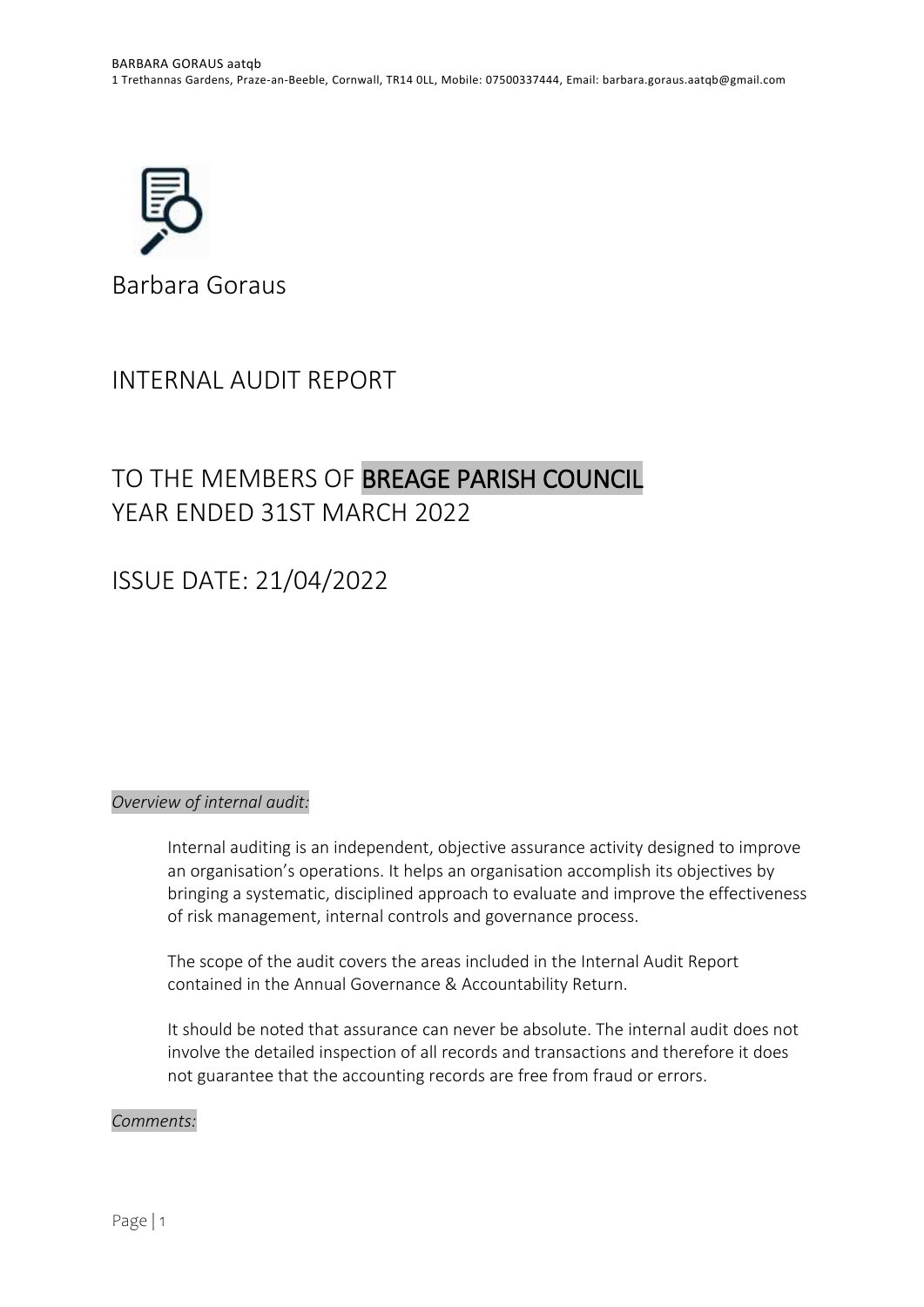I would like to express my thanks to the Clerk, Mrs Carol Macleod for her assistance and co-operation during the audit.

## *Objectives of the internal audit:*

## AGAR Certificate reference

*A. Appropriate accounting records have been kept throughout the year and periodic bank reconciliations were properly carried out during the year.* 

Ensure the correct roll forward if the prior year cashbook balances to the new financial year.

### All balances have been brought forward correctly.

Check a sample of financial transactions in cashbooks to bank statements etc: the sample size dependent on the size of authority and nature of accounting records maintained.

The accounts are maintained in Scribe accounting software, they were up to date and appeared free from material errors. A sample of payments was tested to establish whether required controls had been applied and Vat had been accurately recorded.

Ensure the bank reconciliations are prepared routinely, are subject to independent scrutiny and signed-off by members.

Monthly bank reconciliations have been produced throughout the year and have been reviewed/checked by a member.

Verify the accuracy of the year-end bank reconciliation detail and ensure accurate disclosure of the combined cash and bank balances in the AGAR (section 2, box 8).

The year-end reconciliation was found to be accurate with no "balancing" entries or old unpresented payments.

Where the authority has bank balances in excess of £100,000 it has an appropriate investment strategy.

The Investment Strategy is not in place.

 $\triangleright$  Recommendation: It is recommended to implement appropriate investment strategy as Council's balances are in excess of £100,000.

*B. The authority complied with its financial regulations, payments were supported by invoices, all expenditure was approved, and VAT was appropriately accounted for.* 

Review the procedures in place for acquisition of formal tenders and quotes, ensuring they are in line with the SOs and the FRs which should be based in the latest version.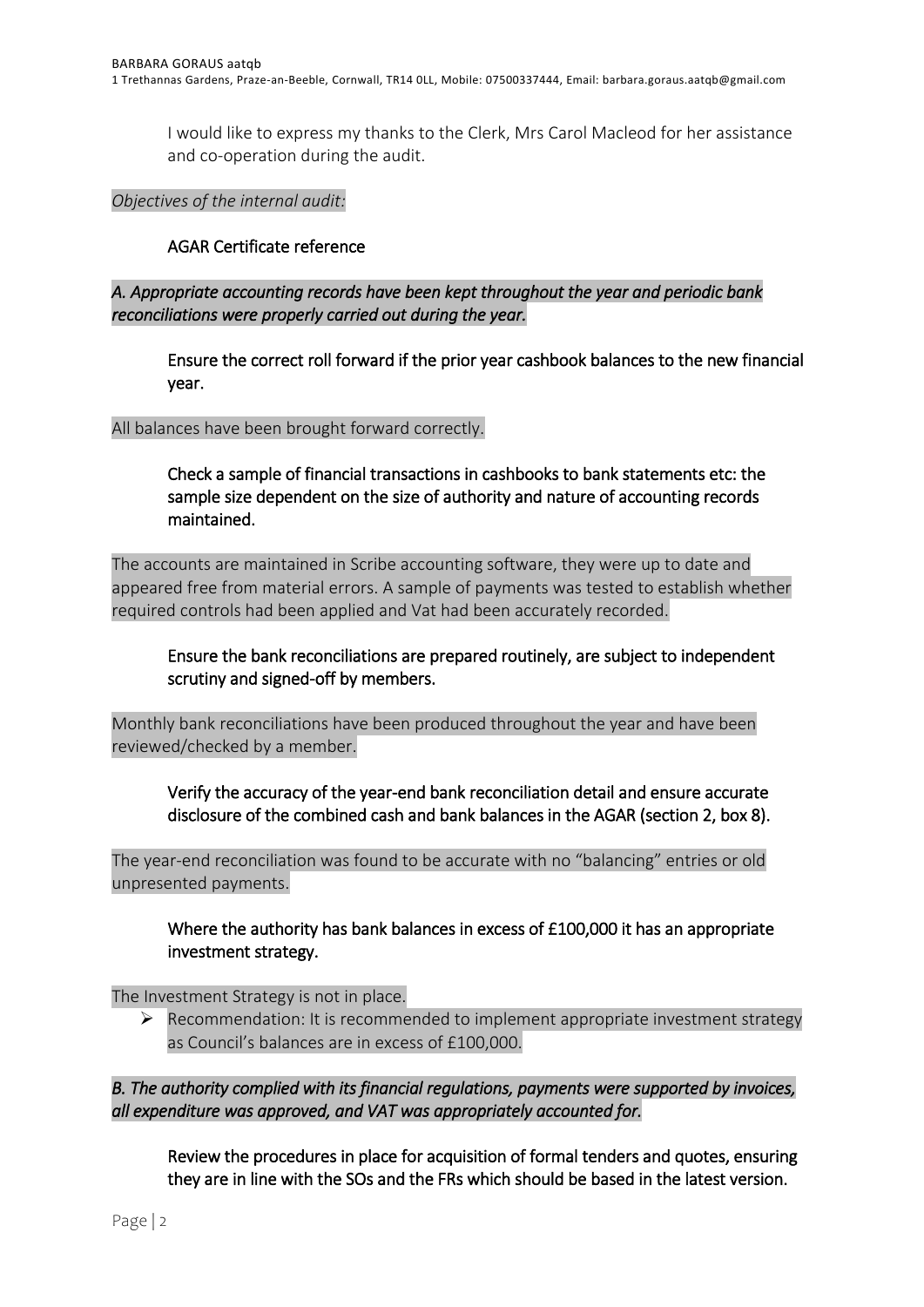Financial Regulations and Standing Orders based on the model documentation are in place and were reviewed in July 2021.

Ensure the consistent values are in place for the acquisition of formal tenders between SOs and FRs (frequently different limits are recorded in the two documents).

## Testing revealed no issues.

Review the procedures for receipt of invoices, agreement of invoice detail and confirmation of goods/services delivery and approval for payment: ideally, a suitably designed certification stamp should be in place providing for evidence of these checks and payment authorisation.

All invoices appeared to be checked by Clerk and signed/authorised prior to the payment.

# Check that there is effective segregation between the writing of cheques or the setting up of online payments, and physical release of payments.

A sample of payments was tested to establish whether required controls had been applied and Vat had been accurately recorded. The Council uses online transactions as the main form of payments.

Check that VAT reclaims are prepared and submitted in a timely manner in line with the underlying records and in accordance with current HMRC requirements.

## VAT claims are up to date.

Where debit/credit cards are in use, establish the total monthly and individual transaction limits and ensure appropriate controls over physical security and usage of cards are in place.

## Not applicable.

*C. The authority assessed the significant risks to achieving its objectives and reviewed the adequacy of arrangements to manage these.* 

Ensure that authorities have prepared and formally adopted, at least once annually, an appropriate and comprehensive register of assessed risks, both regular and ad hoc.

The Council reviewed its Risk Assessment in September 2021.

Ensure that appropriate levels of insurance cover are in place for land, buildings, public, employers and hirers liability, fidelity/employees' liability, business interruption and cyber security.

Insurance cover in place.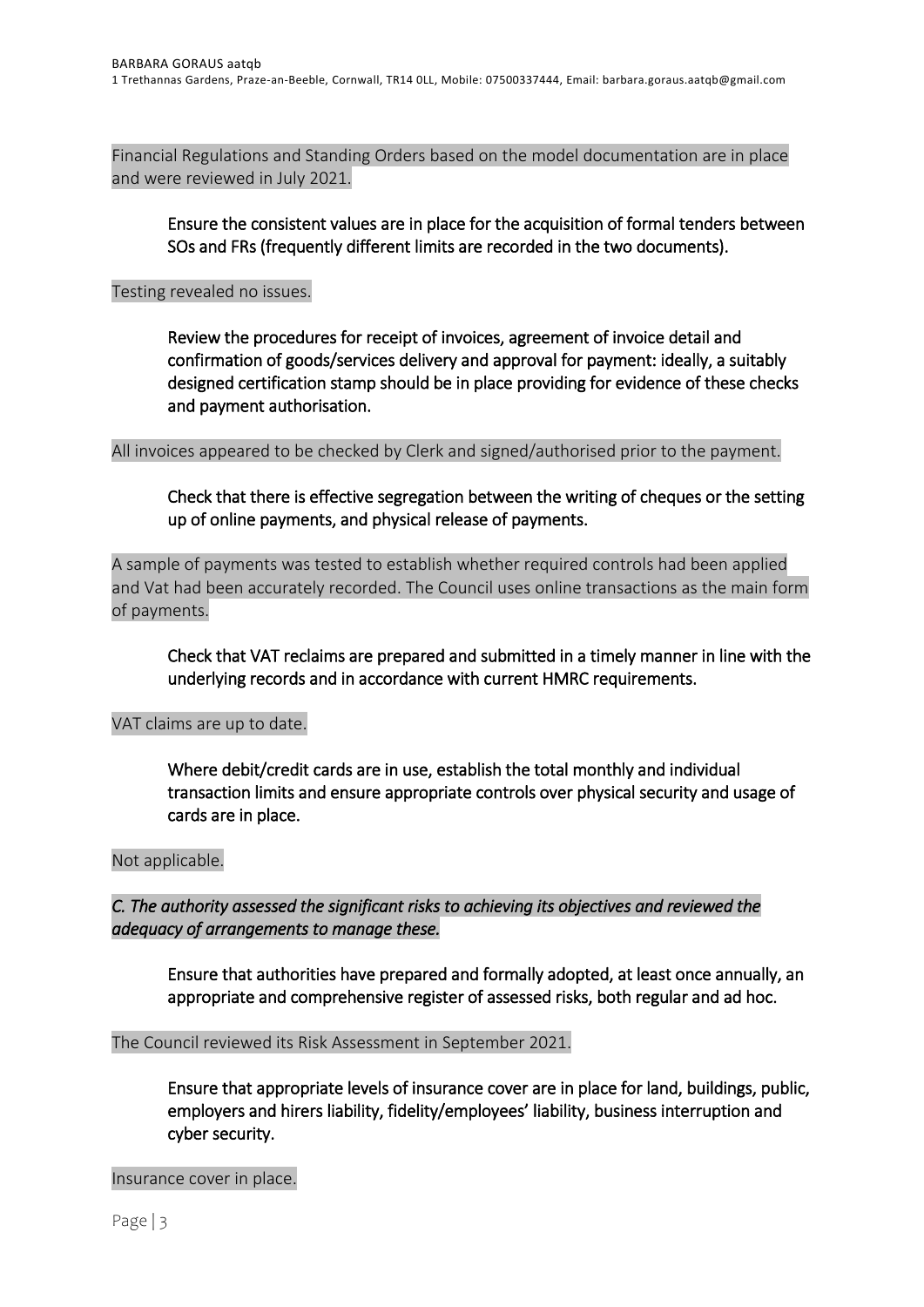Ensure that appropriate arrangements are in place for monitoring play areas, open spaces and sports pitches: such reviews should be undertaken by appropriately qualified external inspectors or, if by officers or members, that they have received the appropriate training and accreditation.

Inspections of play areas, opens spaces and sport pitches are carried out by appropriately qualified inspectors.

*D. The Precept or rates requirement resulted from an adequate budgetary process, progress against the budget was regularly monitored: and reserves are appropriate.* 

Ensure that the full Authority, not a Committee, has considered, approved and adopted the annual precept in accordance with the required parent Authority timetable.

The Full Council approved the annual precept at the meeting on 18 November 2021. Setting up process and budget monitoring has been carried out in order with Financial Regulations.

Ensure that budget reports are prepared and submitted to Authority/Committees periodically during the year with appropriate commentary on any significant variances.

Budget monitoring activity has occurred regularly throughout the year.

Review the budget performance either during the year or at the financial year-end seeking explanations for any significant or unanticipated variances.

Budget monitoring has been performed throughout the year.

Ensure that the Authority has considered the establishment of specific earmarked reserves and, ideally, reviews them annually as part of the budget assessment process.

Earmarked reserves in place.

 $\triangleright$  Recommendation: It is recommended to establish a general reserve policy detailing the minimum levels required as per practitioner's guide.

Ensure that the precept in the accounts matches the submission form to the relevant authority and the public record of precepted amounts.

The precept received is in accord with that approved by Council.

*D. Expected income was fully received based on correct prices, properly recorded and promptly banked, and VAT appropriately accounted for.* 

Allotments: ensure that appropriate signed tenancy agreements exist, that an appropriate register of tenants is maintained identifying, that debtors are monitored.

Not applicable.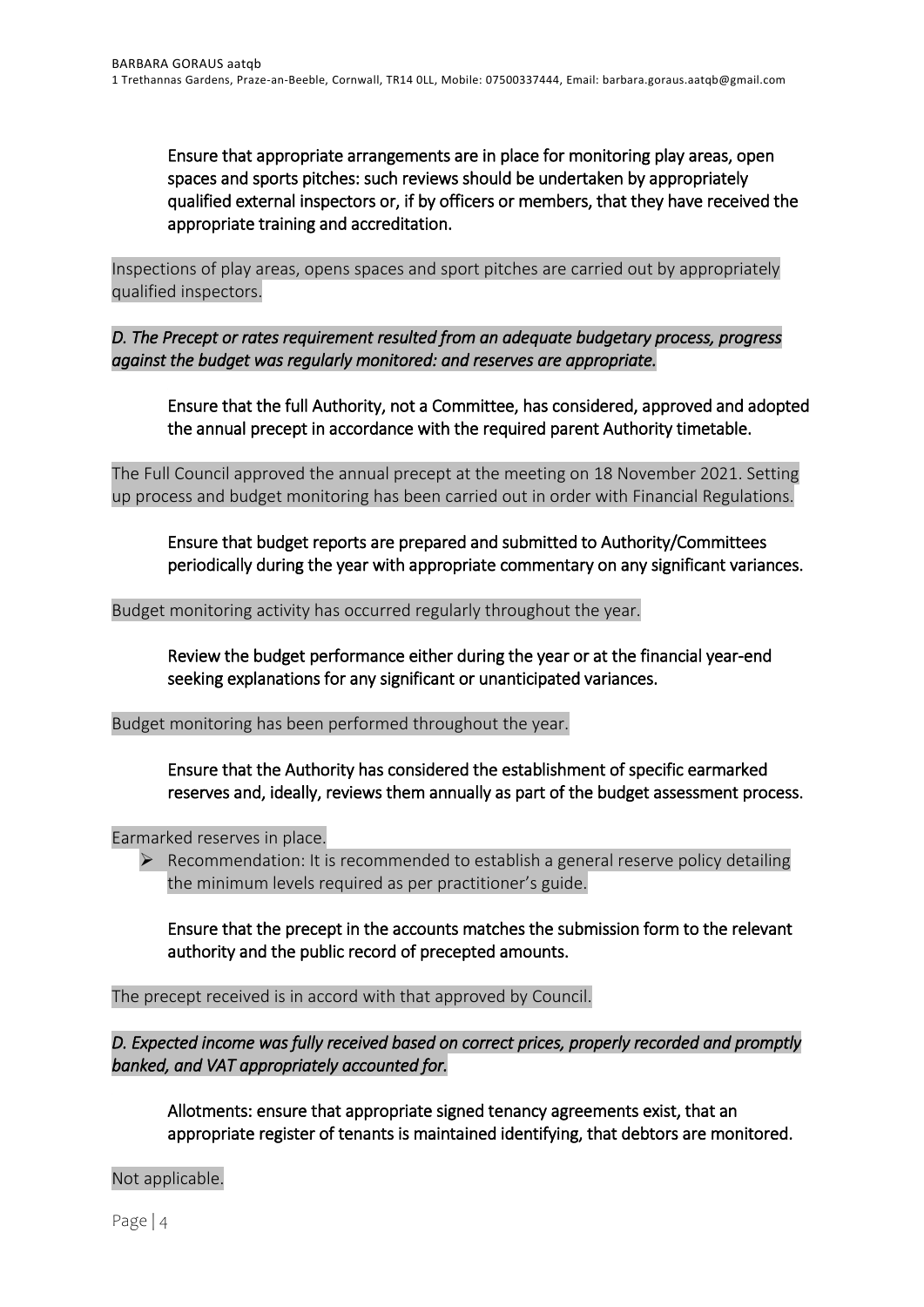Burials: ensure that a formal burial register is maintained that it is up-to-date and that a sample of interments and memorials are appropriately evidenced, that fees have been charged at the correct approved rate and been recovered within a reasonable time: (Authorities should also acquire and retain copies of Burial / Cremation certificates).

The formal burial register is maintained and up to date, fees are in place and copies of Burial/Cremation certificates are retained.

Hall hire: ensure that an effective diary system for bookings is in place identifying the hirer, hire times and ideally cross referenced to invoices raised.

## Not applicable.

Leases: ensure that leases are reviewed in a timely manner in accordance with the terms of the lease and rents similarly reviewed appropriately at the due time.

### Not applicable.

Other variable income streams: ensure that appropriate control procedures and documentation are in existence to provide a clear audit trail through to invoicing and recovery of all such income.

#### Testing revealed no issues.

Where amounts are receivable on set dates during the year, ensure that an appropriate control record is maintained duly identifying the date(s) on which income is due and actually received / banked.

Testing revealed no issues.

# *F. Petty Cash payments were properly supported by receipts, all petty cash expenditure was approved, and VAT appropriately accounted for.*

A number of Authorities are now running down and closing their petty cash accounts and using debit / credit cards for ad hoc purchases. Consequently, a "Not covered" response is frequently required in this area.

#### Petty cash in use, stored in the safe.

Review the systems in place for controlling any petty cash and also cash floats (used for bar, catering, etc).

#### Testing revealed no issues.

Check a sample of transactions during the financial year to ensure appropriate supporting documentation is held.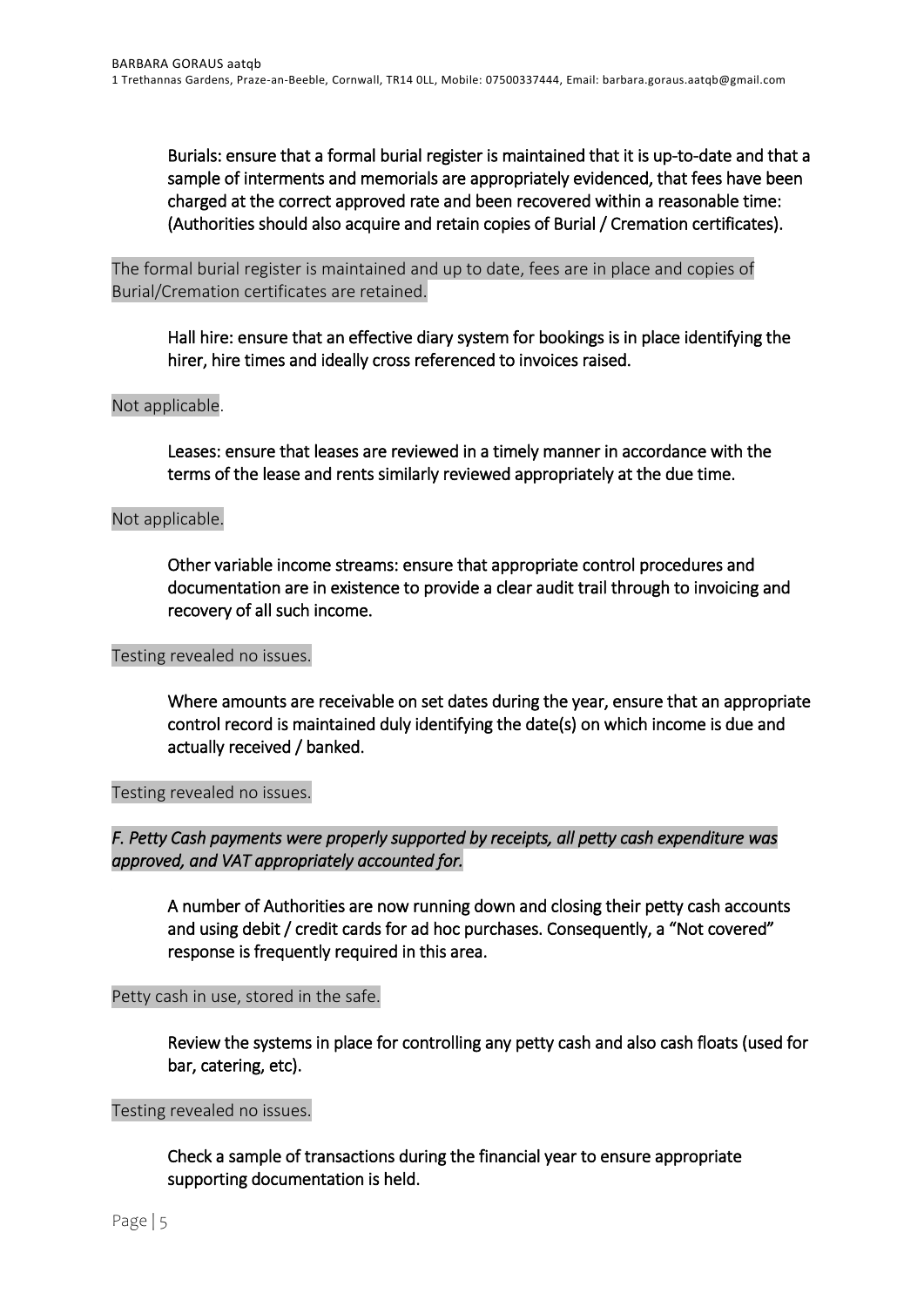Testing revealed no issues.

Review the existence of evidenced periodic independent verification of the petty cash and any other cash floats held.

#### Testing revealed no issues.

Ensure that VAT is identified wherever incurred and appropriate.

#### Testing revealed no issues.

Physically check the petty cash and other cash floats held.

Testing revealed no issues.

Where bar or catering facilities are in place, ensure that appropriate cashing-up procedures are in place reconciling physical cash takings to the till "Z" total readings.

Not applicable.

## *G. Salaries to employees and allowances to members were paid in accordance with the authority's approvals, and PAYE and NI requirements were properly applied.*

Ensure that, for all staff, a formal employment contract is in place together with a confirmatory letter setting out any changes to the contract.

#### Employment contracts in place.

Ensure that appropriate procedures are in place for the payment of members allowances and deduction of any tax liability.

#### Testing revealed no issues.

Ensure that, for a sample of staff salaries, gross pay due is calculated in accordance with the approved spinal point on the NJC scale or hourly rate, if off-scale, and also with the contracted hours.

Tax, National Insurance and Pension deductions have been properly applied and paid over to the relevant authority in a timely manner. A sample of payroll was tested and revealed no issues.

#### Ensure that appropriate tax codes are being applied to each employee.

#### Testing revealed no issues.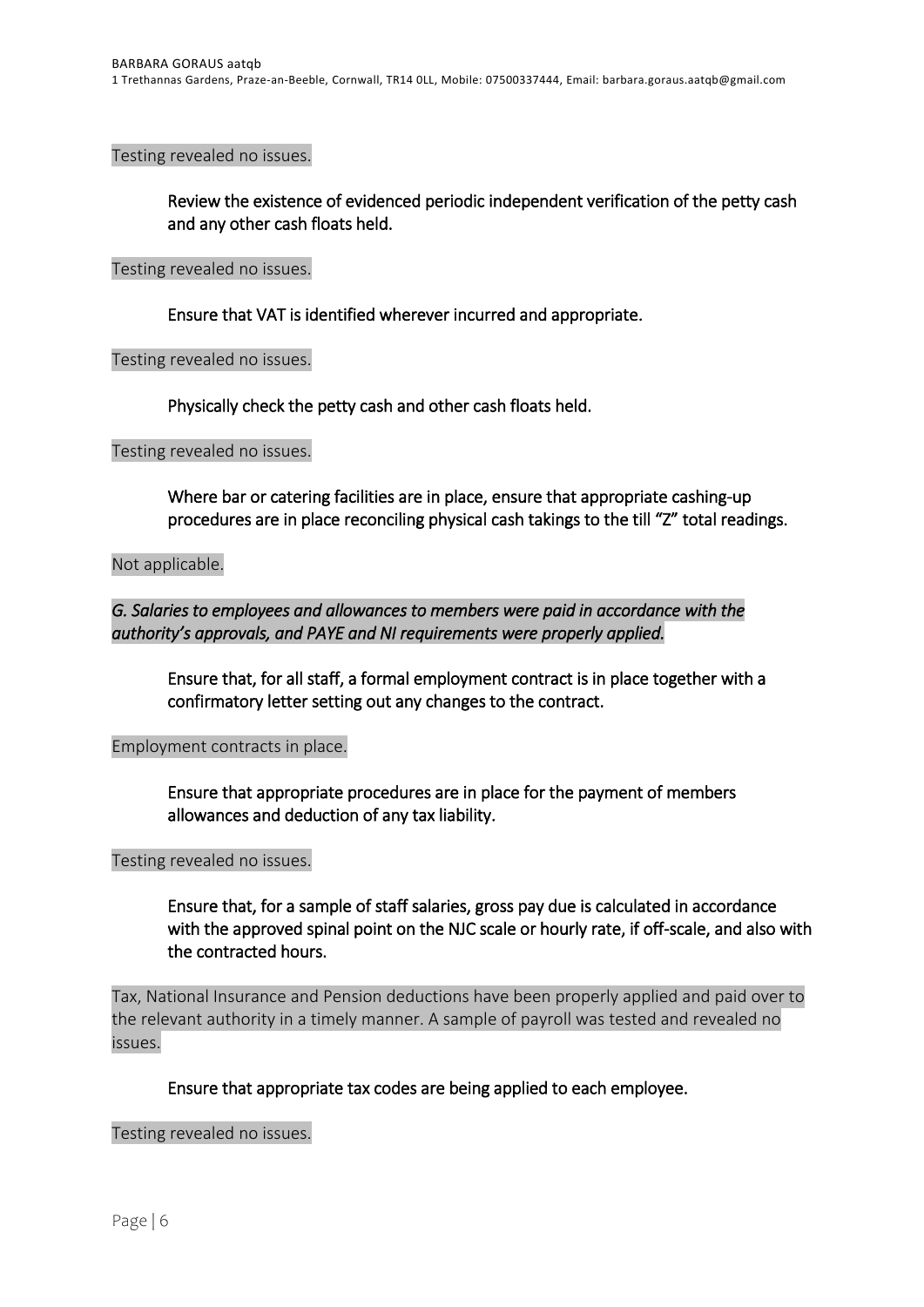Where free or paid for software is used, ensure that it is up to date.

Testing revealed no issues.

For the test sample of employees, ensure that tax is calculated appropriately.

#### Testing revealed no issues.

Check the correct treatment of Pension contributions.

#### Testing revealed no issues.

For NI, ensure that the correct deduction and employer's contributions are applied: . The employer's allowance is not available to councils but may be used by other authorities,

#### Testing revealed no issues.

Ensure that the correct employers' pension percentage contribution is being applied.

Testing revealed no issues.

Ensure that for the test sample, the correct net pay is paid to the employee with tax, NI and pension contributions correctly paid to the respective agencies.

#### Testing revealed no issues.

*H. Asset and investment registers were complete and accurate and properly maintained. This section / assurance should be extended to include loans to or by the authority.* 

#### Tangible Assets

Ensure that the Authority is maintaining a formal asset register and updating it routinely to record new assets at historic cost price, net of VAT and removing any disposed of / no longer serviceable assets.

Asset register list was last updated in July 2021 to reflect acquisitions during the year and total value of assets held has been accurately disclosed in AGAR.

Physically verifying the existence and condition of high value, high risk assets may be appropriate.

#### Testing revealed no issues (Parish Office).

Ideally, the register should identify for each asset the purchase cost and, if practicable, the replacement / insured cost, the latter being updated annually and used to assist in forward planning for asset replacement.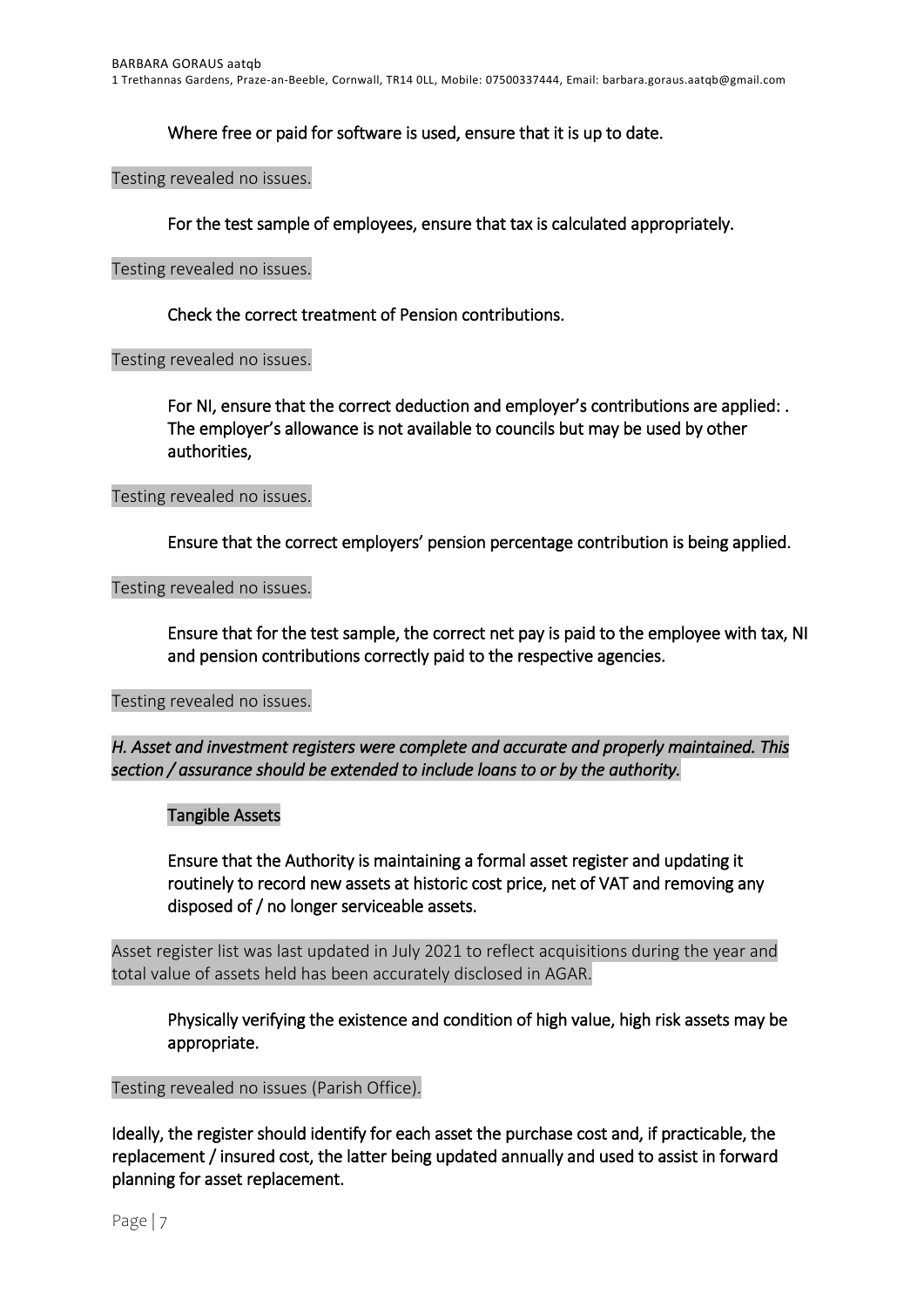Testing revealed no issues.

Additions and disposals records should allow tracking from the prior year to the current.

#### Testing revealed no issues.

Ensure that the asset value to be reported in the AGAR at 30 Section 2, Box 9 equates to the prior year reported value, adjusted for the nominal value of any new acquisitions and / or disposals.

#### Testing revealed no issues.

Compare the asset register with the insurance schedule to ensure that all assets as recorded are appropriately insured or "self-insured" by the Authority.

Testing revealed no issues.

### Fixed Assets Investments

Ensure that all long-term investments (i.e., those for more than 12-month terms) are covered by the "Investment Strategy" and reported as Assets in the AGAR at Section 2, Box 9.

#### Not applicable.

#### Borrowing and Lending

Ensure that the authority has sought and obtained appropriate DMO approval for all loans acquired.

#### Testing revealed no issues.

Ensured that the authority has accounted for the loan appropriately (i.e., recorded the full value of the loan. Any arrangement fee should be regarded as an admin expense) in the year of receipt.

Testing revealed no issues.

Ensure that the combined principal loan repayment and interest for the year is correctly recorded in the AGAR at Section 2 Box 5.

Testing revealed no issues.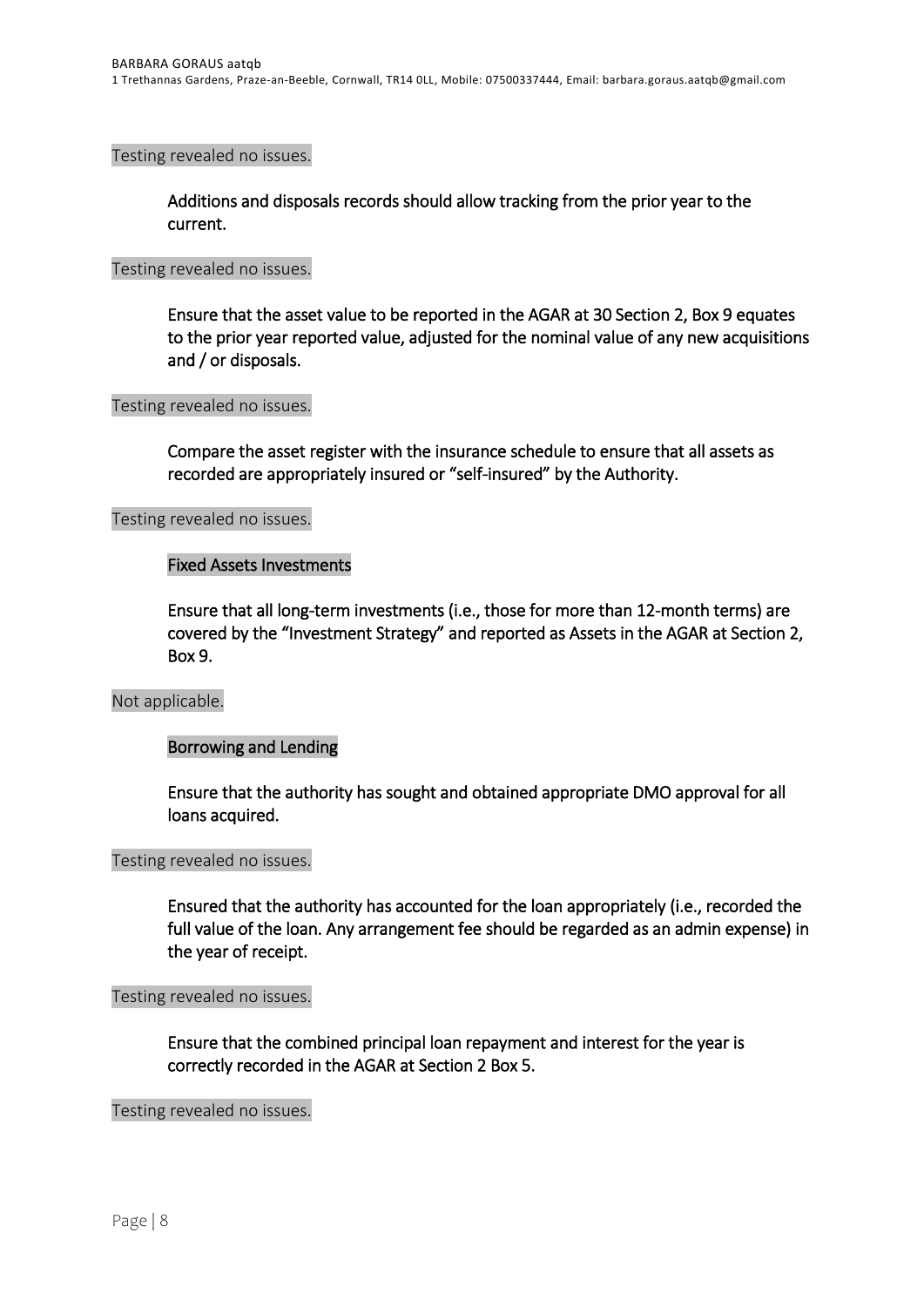Ensure that the outstanding loan liability as at 31st March each year is correctly recorded in the AGAR at Section 2, Box 10 (value should be verified via the DMO website).

## Testing revealed no issues.

Where the Authority has issued loans to local bodies, they should ideally seek signed indemnities from the recipient body, or their members, agreeing to underwrite the loan debt.

## Not applicable.

*J. Accounting statements prepared during the year were prepared on the correct accounting basis (receipts and payments or income and expenditure), agreed to the cashbook, supported by an adequate audit trail from underlying records and, where appropriate, debtors and creditors were properly recorded.* 

Ensure that, where annual turnover exceeds £200,000 appropriate records are maintained throughout the year on an Income and Expenditure basis to facilitate budget reporting in that vein.

The accounts were produced on receipts and payments basis and were in accordance with underlying records.

Ensure that appropriate accounting arrangements are in place to account for debtors and creditors during the year and at the financial year-end.

Not applicable.

*K. If the authority certified itself as exempt from a limited assurance review in the prior year, it met the exemption criteria and correctly declared itself exempt.* 

Ensure the correct exemption certificate was prepared and minuted in accordance with the statutory submission deadline.

#### Not applicable.

 Ensure that exemption certificate has been published, together with all required information on the Authority's website and noticeboard.

#### Not applicable.

# *L. The authority publishes information on a website / web page and complies with the relevant Transparency Code.*

Review the Authority's website ensuring that all required documentation is published in accordance with the Transparency Code.